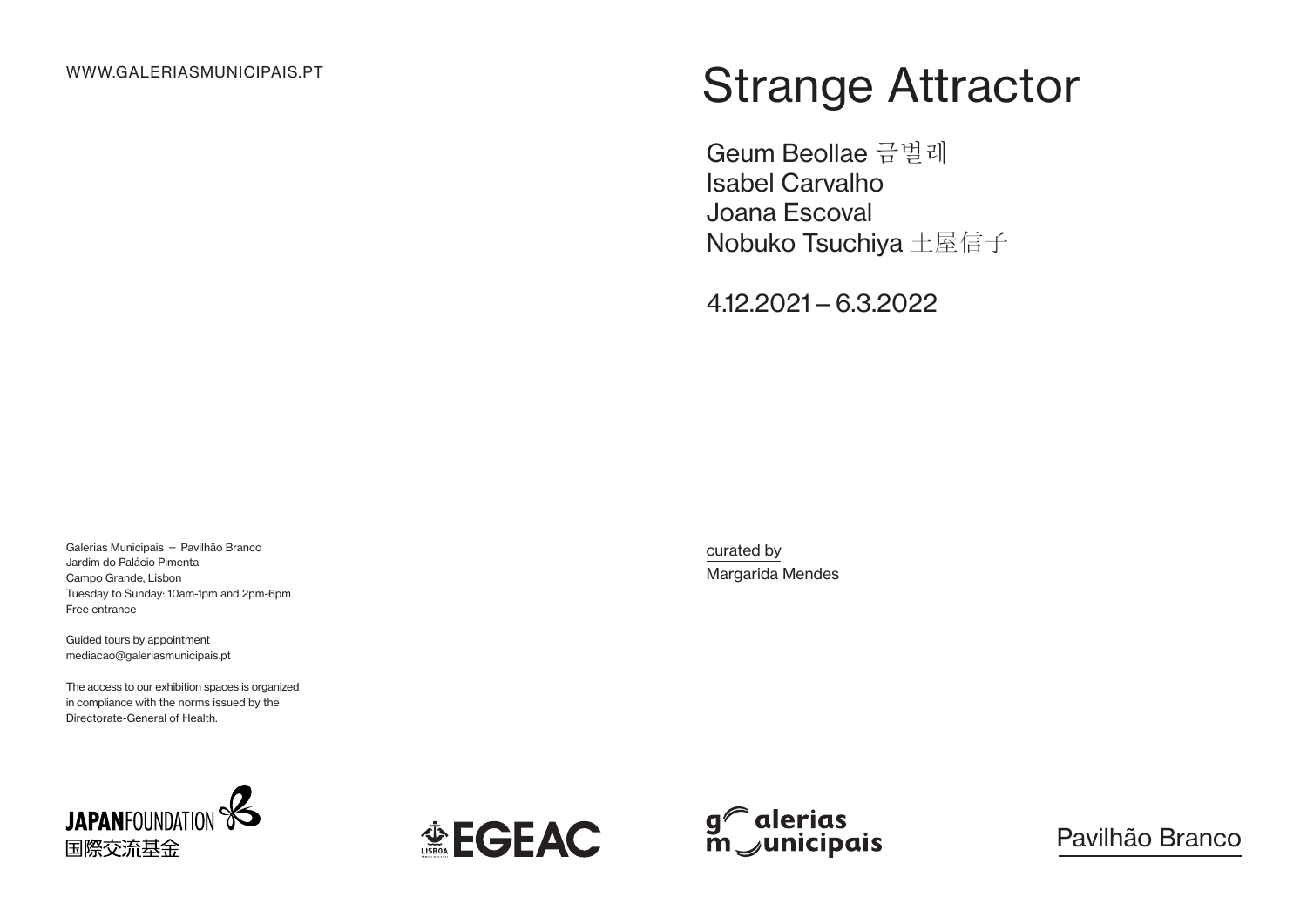#### Come to Dust

Spirit, rehearse the journeys of the body that are to come, the motions of the matter that held you. Rise up in the smoke of palo santo. Fall to the earth in the falling rain. Sink in, sink down to the farthest roots. Mount slowly in the rising sap to the branches, the crown, the leaf-tips. Come down to earth as leaves in autumn to lie in the patient rot of winter. Rise again in spring's green fountains. Drift in sunlight with the sacred pollen to fall in blessing.

All earth's dust has been life, held soul, is holy.

Ursula K. Le Guin

Departing from the premise of the impermanence of matter, that always changes state and transubstantiates in a constant cycle of mutation, this exhibition brings together four artists who explore the transformative potential of the natural world. Geum Beollae 금벌레, Isabel Carvalho, Joana Escoval and Nobuko Tsuchiva  $+ \mathbb{R}$ 信子 present newly commissioned sculptures and installations that intersect in an elemental circuit drawn in the Pavilhão Branco, in resonance with the surrounding garden.

Developing a body of work with strong affinities to oral and cultivation traditions, sculptural narration and the materiality of chance, the invited artists explore the alternating morphogenetic states of natural elements and their multidimensional attributes, as well as the intimacy of their uncertainty, ephemerality and turbulence. As such, they germinate aesthetic grammars that merge with each other, in this exhibition that allows for a mutual confluence between practices, invoking a space of formal experimentation that cannot be governed by precise or static rules.

Nobuko Tsuchiya produces artworks that explore the playful potentiality of matter. This exhibition comprises the sculptures *Mayfly* (2019), *Urchin Compass* (2019) and *Lake Tail* (2020), part of a broader group of works imagined as machines for moon travel. Playing with the shapeshifting interval between what is crystallised or soft, and what is on the edge of being parascientific, Tsuchiya's oeuvre sets off from an oneiric world

where the physical properties of objects seem to transmute and acquire new meanings. In her work, Tsuchiya evokes the magnetic pulse of materials, sparked by accidents in her studio that act as catalysts for new hypnotic forms. Sometimes resembling organic machines, her diagrammatic sculptures incorporate moulds made of resin, cotton and other materials that are manipulated to the point of being unidentifiable, generating phantasmagoric entities that inhabit an imaginary interstice.

Geum Beollae's installations include quotidian objects that reflect her family lineage, unfolded into multiple narratives. The artist developed a site-specific installation for Pavilhão Branco that incorporates traditional South Korean divination tools (*saju*), as well as other elements that evoke the rhythms of bodily nurturing rituals and physiological maintenance. Creating a textured space where the web of life is woven by the biological mesh of DNA and the tempos of fermentation and material decomposition, Beollae invites us to question the place we occupy in an elemental genealogy, and to ponder who our ancestors are. Her installations, selfdescribed as 'unstable poems', contain traces of her personal memory, including organic components such as fingernails from a close friend, hair woven by her mother, or her grandmother's fluids inscribed on a quilt. With a practice firmly rooted in ceramics, Beollae also presents raw clay sculptures that contain rice in varying states of decay, leaving her work ever open to the cycles of mutation.

Joana Escoval has developed new sculptures for this exhibition that include metallic filaments that expand through the space like nevralgic vectors. These conduction circuits cross tree roots in harmony with the lines of the space and surrounding garden, calling on the latent pulse of nature that is ever transforming. Her works include branches from the vinyard that grows in her garden, merging its spiralling wisdom with the metal alloys. On other instances, interlaced peacock feathers emerge from them. On the ground floor, we find a bell with a rope that resounds the call of an invocation casted by the artists included in this exhibition. Creating internal rhythms that amplify the properties of elemental transmutation in a constant cycle of recomposition, Escoval's sculptures live beyond the echo of their physicality, as they become etherealized. They emerge from the metabolic hiatus between the perennial and the evanescent, in a seductive ode to the natural world.

The sculptures by Isabel Carvalho exhibited here form part of a recent body of work developed in plaster and shaped in experimental moulds. Creating forms inspired by organic structures and physiological components, these sculptures depart from the human body as a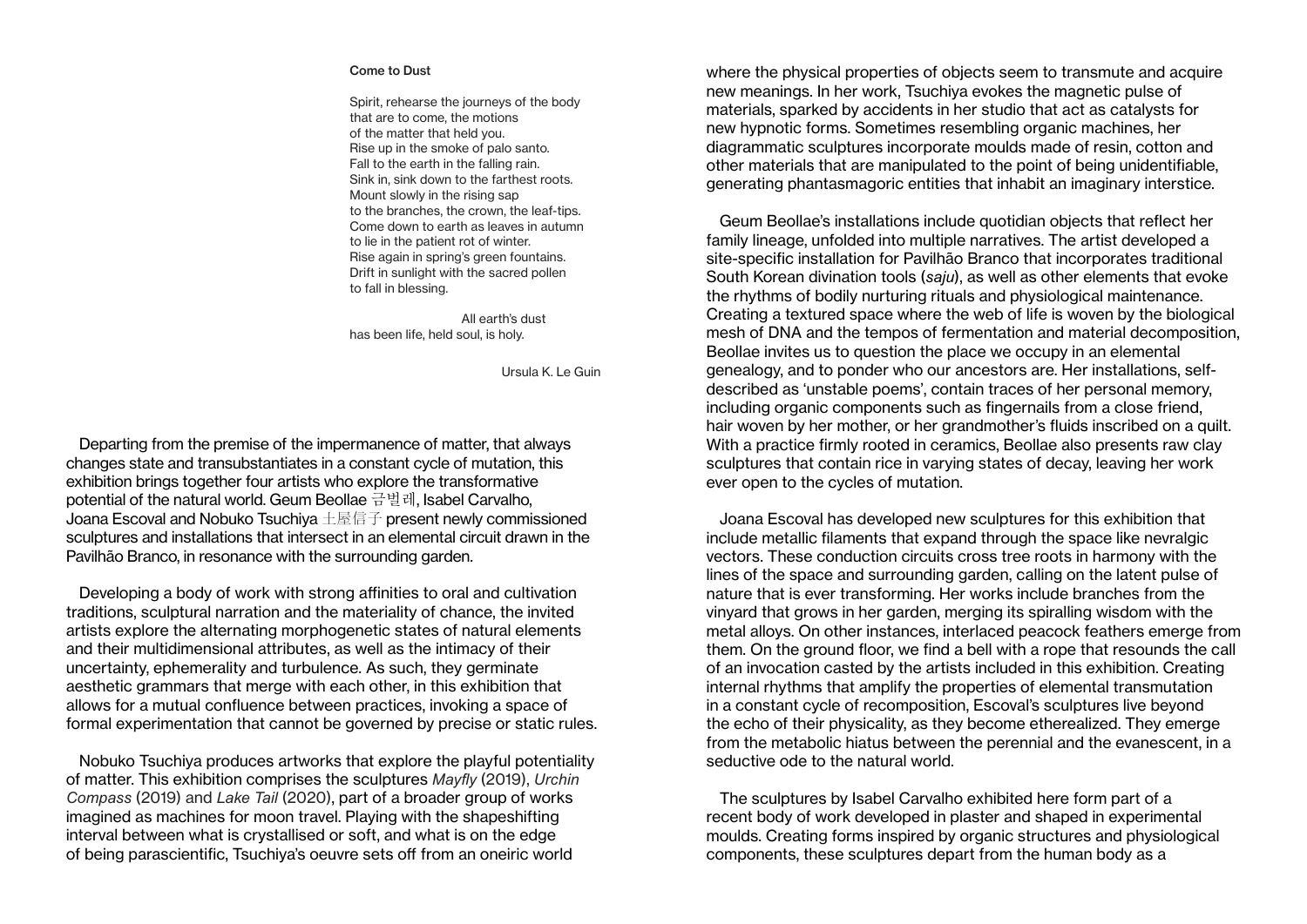component of the modelling process, that leaves the plaster with an imprint of the artist's gestuality. These oracular censers contain traces of burnt incense and other substances (such as sawdust from cherrywood, chestnut and pine, specks of incense, dried roses, essence of incense, ground charcoal, diluted gum arabic, and pigments), as well as powdered gold which is applied to the painted plaster. Some of these sculptures might emit smoke during the exhibition when their resins are ignited, turning them incandescent as they evoke the turbulent magnetism of fire.





# 1

#### Joana Escoval

*Learning to mix metals in specific proportions to produce a sound pleasant to all creatures*  2018 – 2021

Olive tree wood, vegetable fibers, casted bell metal, paper and hidden words Approx.: 500 x 25 x 10 cm

#### 2

Nobuko Tsuchiya 土屋信子 *Mayfly*, 2019 Wool, resin, steel, wood, silicone tube 33 x 130 x 88 cm Courtesy of the artist, Anthony Reynolds, London and Gregor Podnar, Berlin

# 3

Nobuko Tsuchiya 土屋信子 *Lake Tail*, 2020 Wool, brass, silicone, acrylic plastic tube, resin, stainless steel 65 x 59 x 17 cm Courtesy of the artist and Gregor Podnar, Berlin

# 4

Nobuko Tsuchiya 土屋信子 *Urchin Compass*, 2019 Silicone, polyester, steel 32 x 98 x 16 cm Courtesy of the artist, Anthony Reynolds, London and Gregor Podnar, Berlin

#### 5

Isabel Carvalho *Sea tongue with splintered stars*, 2021 Plaster with washing of saline solutions and talc 95 x 100 x 12 cm Courtesy of the artist

## 6

Joana Escoval *It arises not from any cause, but from the cooperation of many (echo)*, 2021 Bronze, brass Variable dimensions Courtesy of the artist

## 7

Joana Escoval *The world as a passing cloud*, 2021 Concrete, iron, seawater, algae, aquatic molluscs, brass, copper, stainless steel and gold Approx.: 84 x 26 x 18 cm Courtesy of the artist

#### 8

Isabel Carvalho *Tickling nerves (5)*, 2021 Painted plaster, molded in clay matrices with traces of burnt incense (sawdust from cherry, chestnut and pine, incense beans, dried roses, incense essence, ground charcoal, diluted gum arabic, pigments and alcohol) and gold powder 16,5 x 19 x 16 cm Courtesy of the artist

#### 9

Isabel Carvalho *Counter-memory (3)*, 2021 Plaster molded in clay matrices 16,5 x 68 x 43 cm Courtesy of the artist

## $10$

Isabel Carvalho *Tickling nerves (3)*, 2021 Painted plaster, molded in clay matrices with traces of burnt incense (sawdust from cherry, chestnut and pine, incense beans, dried roses, incense essence, ground

charcoal, diluted gum arabic, pigments and alcohol) and gold powder 27,5 x 13,5 x 14,5 cm Courtesy of the artist

#### 11

Isabel Carvalho *Tickling nerves (2)*, 2021 Painted plaster, molded in clay matrices with traces of burnt incense (sawdust from cherry, chestnut and pine, incense beans, dried roses, incense essence, ground charcoal, diluted gum arabic, pigments and alcohol) and gold powder 38 x 16 x 13,5 cm Courtesy of the artist

### 12

Isabel Carvalho *Counter-memory (2)*, 2021 Plaster molded in clay matrices 21 x 54,5 x 26 cm Courtesy of the artist

## 13

Isabel Carvalho *Tickling nerves (1)*, 2021 Painted plaster, molded in clay matrices with traces of burnt incense (sawdust from cherry, chestnut and pine, incense beans, dried roses, incense essence, ground charcoal, diluted gum arabic, pigments and alcohol) and gold powder 26 x 21 x 17 cm Courtesy of the artist

## $14$

Isabel Carvalho *Counter-memory (1)*, 2021 Plaster molded in clay matrices 19 x 44 x 34 cm Courtesy of the artist

## 15

Isabel Carvalho *Tickling nerves (4)*, 2021 Painted plaster, molded in clay matrices with traces of burnt incense (sawdust from cherry, chestnut and pine, incense beans, dried roses, incense essence, ground charcoal, diluted gum arabic, pigments and